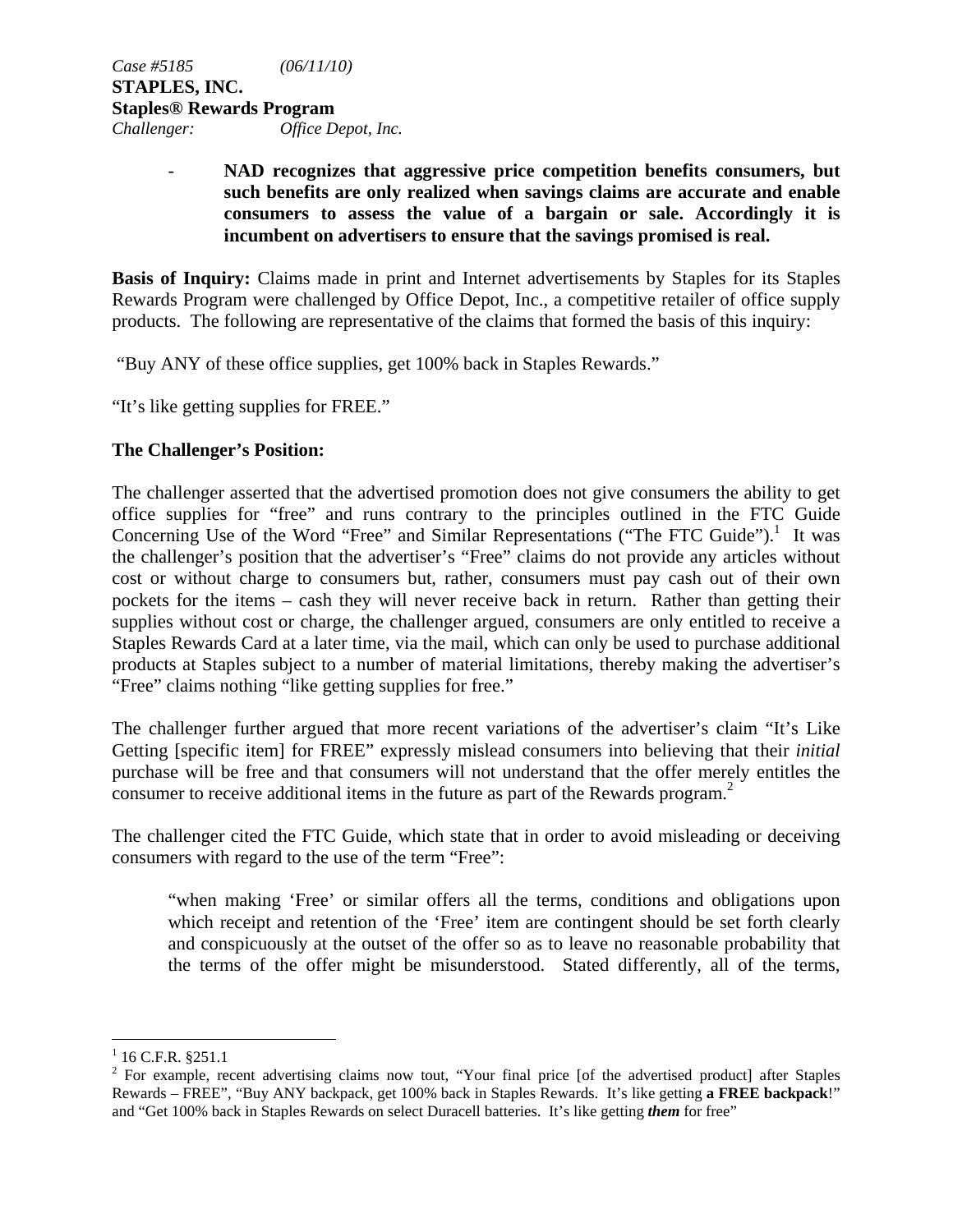conditions and obligations should appear in close conjunction with the offer of 'Free' merchandise or service."<sup>3</sup>

The challenger asserted that the advertiser's "Free" claims violate both the spirit and the letter of the FTC Guide, in that despite its claim "it's like getting supplies for free", the advertising does not include the conditions and major limitations of its offer clearly and conspicuously.<sup>4</sup>

The challenger rejected the advertiser's argument that its advertisements are not deceptive because consumers are familiar with loyalty programs and that disclosures are made at the time of the customer's registration for its Rewards Program and/or by the disclaimer in the advertising. The challenger argued that material terms and conditions cannot be relegated to a mere footnote or legal disclaimer, nor can an advertiser assume that consumers are familiar with an advertiser's offerings, particularly consumers who are not members of its Rewards program.

The challenger argued that the advertiser's "Free" claims attract consumers' attention by misleading them into believing that they may actually get free office supplies from Staples when, in fact, all they receive is the possibility that they may be able to obtain more office supplies (using Rewards points) at some future time provided that they spend enough money and act fast enough.

## **The Advertiser's Position:**

It was the advertiser's position that its advertisement promote, in a straightforward manner, an offer whereby consumers can earn 100% back in Staples Rewards when purchasing the office supplies that are pictured in the advertisements. When a consumer buys any of the office supplies depicted, he or she will earn 100% of the purchase price back in Staples Rewards, which can then be used to get the same or other products at Staples. Unlike a regular purchase, for this special offer, consumers are not required to spend a minimum amount of money or meet any other thresholds in order to earn the Staples Rewards. Regardless of how much the consumer spends, they will receive that amount in Staples Rewards. While consumers are limited to the purchase of one of each item, that information is clearly and conspicuously disclosed in the advertisement, in close proximity to the claim. Given that consumers earn back 100% of the purchase price of each of the items purchased, if they choose to do so they can receive the same supplies for free (or redeem the Rewards for other supplies up to that same value). As such, the advertiser asserted, its "like free" claim is fully substantiated.

 $\overline{a}$ 

 $3 \text{ 16 C.F.R. } $ \text{ 251.1(c).}$ 

 $4$  The challenger explained that the material limitations, which are inadequately disclosed, are that (1) the reward that consumers receive is not cash (i.e., the equivalent of "free"), but rather a Staples Rewards gift card, which can only be redeemed for additional products at Staples, subject to a number of exclusions including sales tax, delivery charges, custom printing orders placed online, promotional products, Staples gift cards, prepaid phone cards or postage stamps; (2) the rewards, if received at all, aren't received immediately, but rather are not paid until, at the earliest, the following month after the actual purchase (assuming that the consumer has actually earned \$10 in that calendar quarter); and (4) the rewards aren't usable like cash, as they expire only two months after issuance.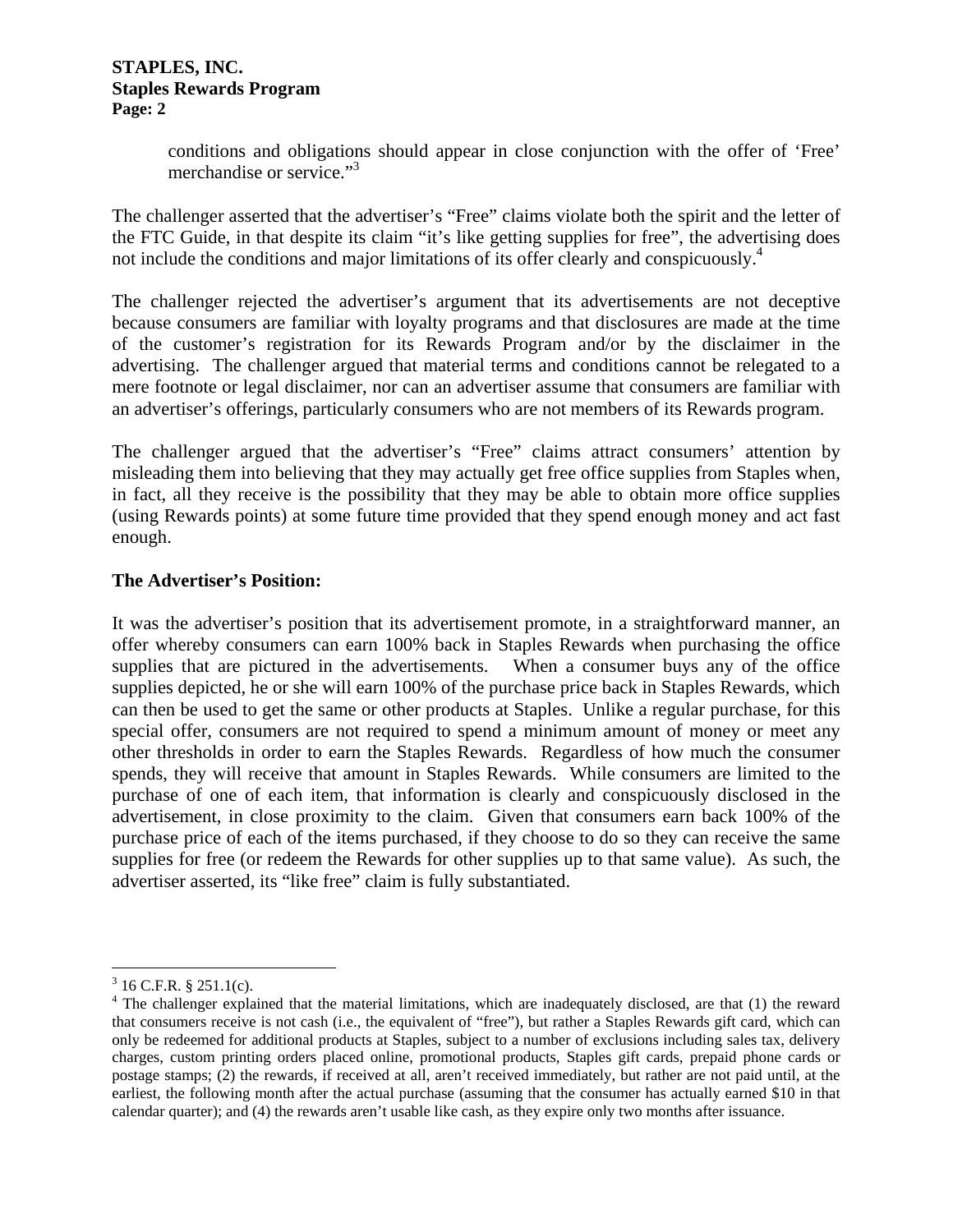The advertiser rejected the challenger's argument that because Staples has used the word "free" in connection with a Rewards offer, the disclosures accompanying its offer are no longer sufficient. The advertiser asserted that the challenger, in so arguing, ignores the context in which the word "free" is used. The advertiser argued that no "free" claim is being made here. Rather, the phrase "like free" is used in the context of a specific Rewards offer, to explain the benefits of the Rewards program. When the actual claims are reviewed in context, it is clear that Staples' has properly disclosed all material terms and conditions of the advertised offer. Moreover, the advertiser contended, the phrase "like free" means "similar to free;" it does not mean "free" – a fact which cannot be ignored when making a determination about what claims are communicated by the advertisements when viewed in their entirety.<sup>5</sup>

The advertiser further maintained that, in accordance with the FTC Guide<sup>6</sup> the disclosures in its advertisements are clear and conspicuous in that they are prominently placed in a location where it is easy for consumers to see and read them, and presented in clear, simple language, in sufficiently large type, against a contrasting background and in close proximity to the claims that they modify. As such, the advertiser stated, there is no possibility that a consumer will see the claim without also seeing all material limitations associated with its Staples Rewards program.

Additionally, the advertiser argued, the headline in its advertisements prominently state that consumers receive "100% back in Staples Rewards" such that there is no confusion that what is being offered is not cash. Nonetheless, the advertiser added a clear and conspicuous disclaimer directly under the word "free" which states "no cash/credit back." and that Rewards are not paid immediately.<sup>7</sup>

As concerns the advertisements stating, "Get 100% back in Staples Rewards on select Duracell Batteries. It's like getting them for FREE" and "Buy ANY backpack, get 100% back in Staples Rewards. It's like getting a FREE backpack!" the advertiser pointed out that the material details as to these offers are clearly and conspicuously made clear to the consumer.

# **DECISION:**

 $\overline{a}$ 

In recent years, NAD has had the opportunity to review advertising claims wherein an advertiser touted "Free" merchandise or services, and the reasonable message conveyed by such advertising. NAD recognizes that aggressive price competition benefits consumers, but such

<sup>&</sup>lt;sup>5</sup> In any event, the advertiser argued, consumers taking advantage of its valuable offer actually *do* earn supplies that are free. There is no fee to participate in its Rewards Program and no fees charged to redeem the Rewards. Consumers simply pay the regular price for the initial supplies depicted (the prices, of course, are not marked up to cover the cost of the Rewards that are earned), and any supplies that consumers obtain thereafter through its Staples Rewards Program are truly free. Therefore, the advertiser maintained, its offer meets the definition of "Free" as set forth in the FTC Guide (Citing 16 C.F.R. §251.1[b][1]).

 $6$  16 C.F.R. §251.1

 $7$  With respect to the challenger's contention that the advertiser should disclose that Rewards cannot be redeemed to pay sales tax, delivery charges, custom printing orders placed online, gift cards, prepaid phone cards, or postage stamps, the advertiser countered that the central message of its advertisement is that when you buy office supplies, you can earn more of the same in return – which is precisely what consumers can do. The advertiser added that only the *material* terms of an offer are required to be disclosed – not every single possible term and limitation.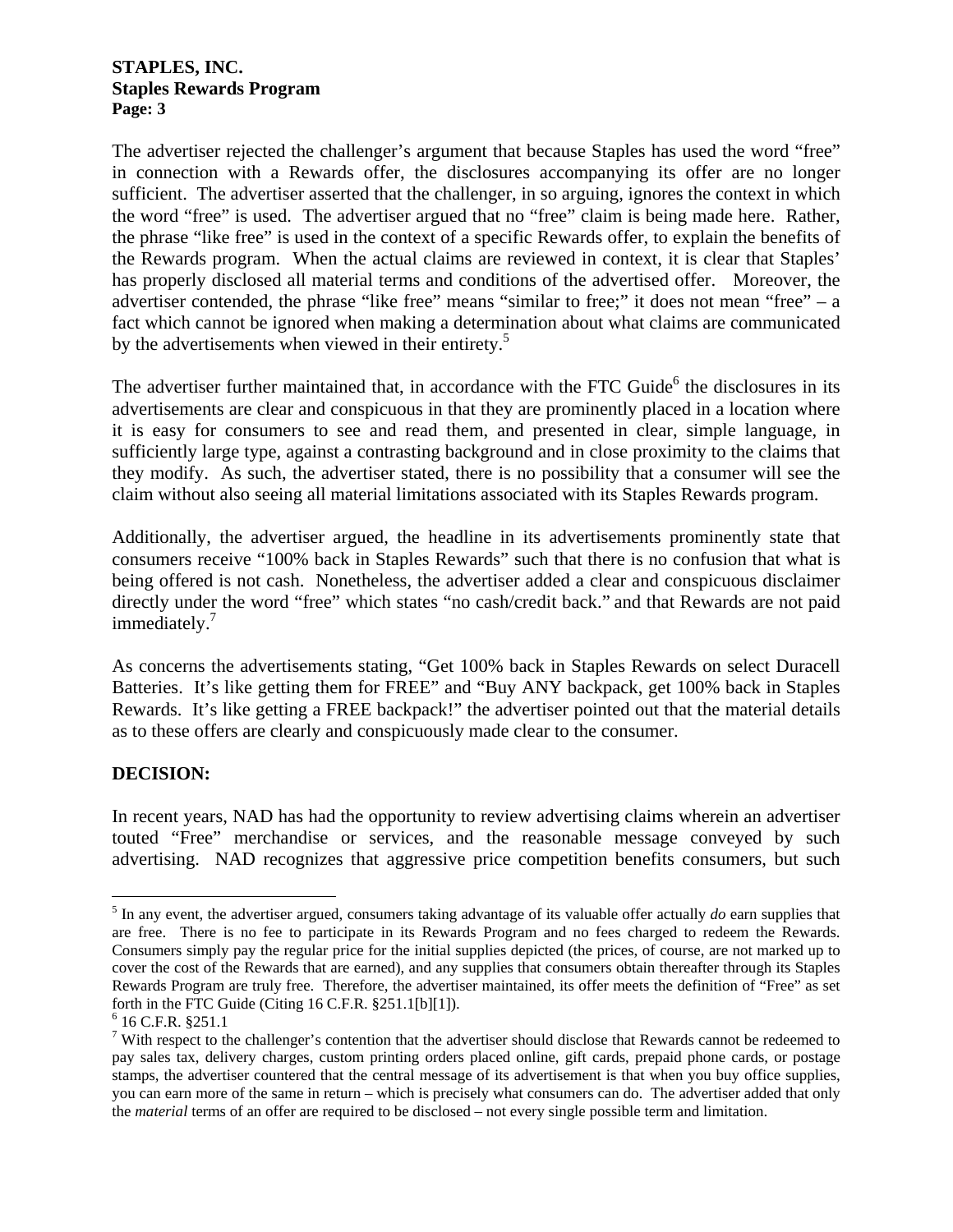benefits are only realized when savings claims are accurate and enable consumers to assess the value of a bargain or sale. $8$  Accordingly it is incumbent on advertisers to ensure that the savings promised is real.

The challenged advertisements state, "Buy ANY of these office supplies, get 100% in Staples Rewards. It's like getting supplies for FREE!" Directly beneath the word "FREE", the advertiser details various material limitations on this offer including, but not limited to, the fact that the purchase price paid for the item(s) will be credited to the customer's Staples Reward account, that he or she must be a member of the Staples Rewards program, that Rewards will be issued by a certain time in the future, and that the customer will not receive cash or credit back.

The offer of "Free" merchandise is a promotional device frequently used to attract customers and providing such merchandise with the purchase of some other article or service is undeniably a useful, valuable and strong marketing tool.<sup>9</sup> However, as NAD has previously noted, the FTC Guide Concerning the Use of the Word "Free" and Similar Representations does not exist in a vacuum, and that use of the word "Free" carries a certain cache and should be reserved for those offers that are genuinely "Free."10

NAD acknowledged (and the challenger did not dispute), that the advertiser should have the right to tout that it offers a "Rewards" program wherein consumers can accrue Staples Rewards through their purchases, which they can redeem at some later point in time for other office supplies. In this respect, NAD took no issue with the advertiser's claim, "Buy ANY of these office supplies, get 100% back in Staples Rewards." However, NAD determined, this cannot be equated with receiving merchandise for "Free" as that word is commonly understood by the general consumer.

For example, typically when an advertiser offers a promotion such as "Buy One, Get One Free", the consumer purchases the first item at its regular price whereupon, at the register, the consumer obtains the second item at no additional charge. Indeed, the advertiser here offers other supplies (within the same circulars for the challenged offer), as "FREE…after easy rebate." In these rebate offers the consumer purchases, for example, a 10-pack of mechanical pencils for \$2.99" and is provided with an, "easy rebate" of \$2.99 – the same amount as the consumer's purchase. In this instance, with little effort, the consumer truly receives "free" merchandise.

In contrast, in the challenged promotion, after purchasing the initial item, it is only after the customer has been explained the details the advertiser's Staples Rewards program *and registers*  for the advertiser's loyalty program, that the purchase price is paid back in Staples Rewards – a month or so after the initial purchase. These Rewards are good for future purchases of supplies (subject to various exclusions noted in the disclaimer), only at the advertiser's store, provided

 $\overline{a}$ 

<sup>&</sup>lt;sup>8</sup> See Time Warner Cable (Time Warner Cable Internet & High Definition Television Offerings), Report #5143, *NAD/CARU Case Reports* (February 2010).

 $9$  16 C.F.R. 251.1(a)

<sup>&</sup>lt;sup>10</sup> Time Warner Cable (Time Warner Cable Internet & High Definition Television Offerings), supra.